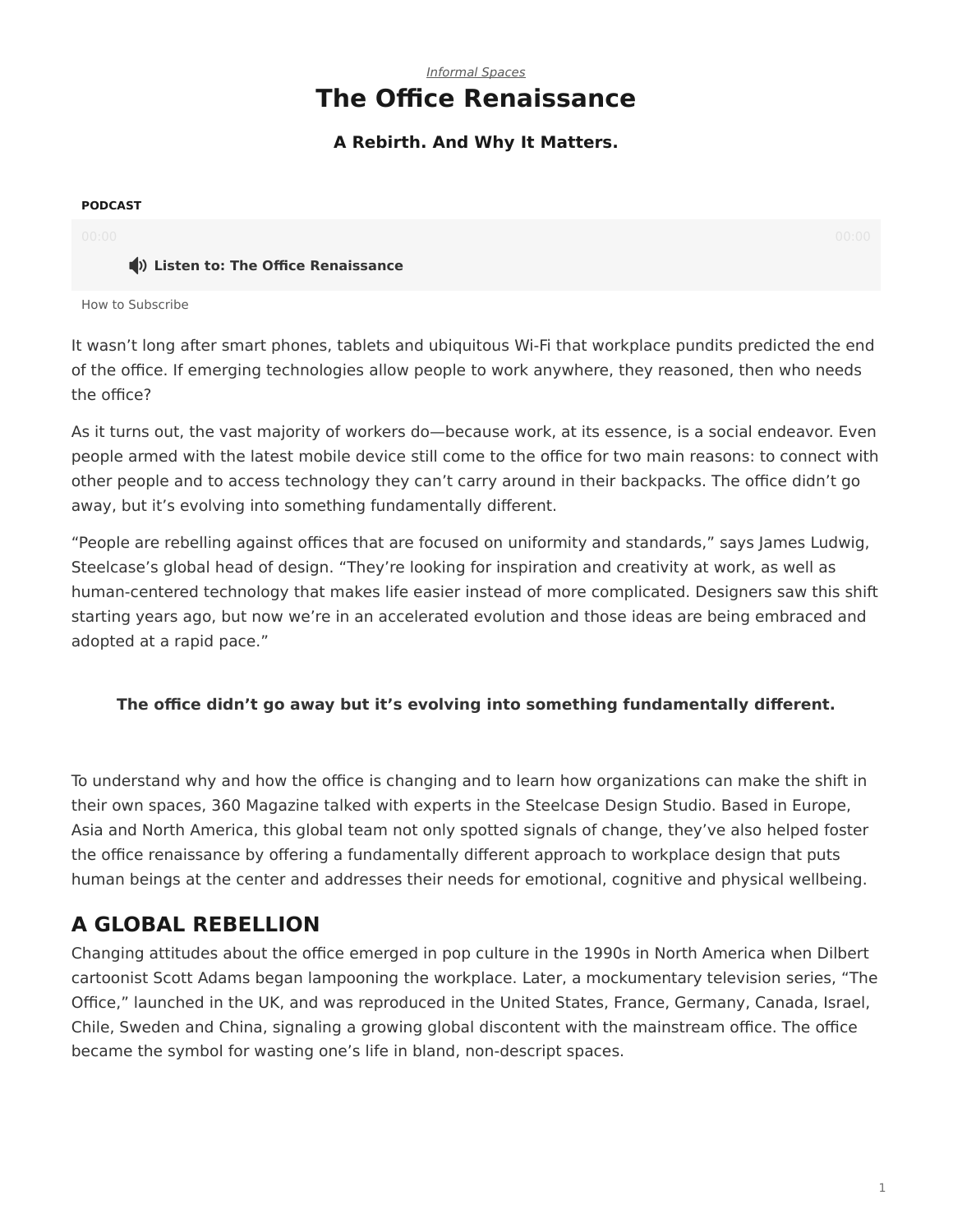Tech startups in the early 2000s were some of the first to make radical changes in their workspaces. Communal tables and do-it- yourself design may have been a necessity to cash-strapped entrepreneurs, but the informality and creativity struck a chord with workers everywhere. The introduction of game tables, slides and train cars brought an element of playfulness to some offices, suggesting that maybe, just maybe, work didn't have to be a meaningless grind. It could actually include an element of fun.

Tech startup offices were really just an early signal of greater change to come. After years of frustration and growing fatigue over the sea of sameness that so many offices had become, people wanted more autonomy, self-expression and freedom. Emerging technologies offered an escape route and many people voted with their feet, leaving the office whenever possible to work elsewhere.

## **"People are looking for inspiration and creativity at work, as well as human-centered technology that makes life easier instead of more complicated."**

**JAMES LUDWIG** | Vice President, Global Design

It seemed like a good idea, at first. The idea of waving goodbye to the office and working in a cool coffee shop seemed like a worker's utopia. Until they actually did it for a while. Then people started to discover that cushy sofas get uncomfortable and small tables make it tough to spread out your stuff. Remote work proved to be a solution some of the time, but not all of the time. In fact, Gallup's State of the American Workplace report found that people who worked remotely 20 percent of the time or less were the most engaged. But the study also revealed that higher levels of remote work correlated with higher levels of disengagement. It seems that enthusiasm for remote work was tempered by the underlying need to seek places that offer emotional as well as physical comfort—where it was easy to get work done.

The LessThanFive Chair by Coalesse is completely customizable. Choose the exact color you want, add a gradient, choose a finish or upload a completely unique graphic design to make it reflect your brand or personality.

Reject the sea of sameness with a new kind of office landscape. Bivi Rumble Seat gives people a soft place to land and a place to be themselves.

## **A CULTURAL MOVEMENT**

And so began the office renaissance. Like any cultural movement, whether it's Europe's 17th-century "age of enlightenment" or today's widespread farm-to-table movement, most people don't realize the impact while they are in the middle of it. Things begin to change around us—gradually at first—and then suddenly it seems like everything is different.

Steelcase designers and researchers point to key forces accelerating this change: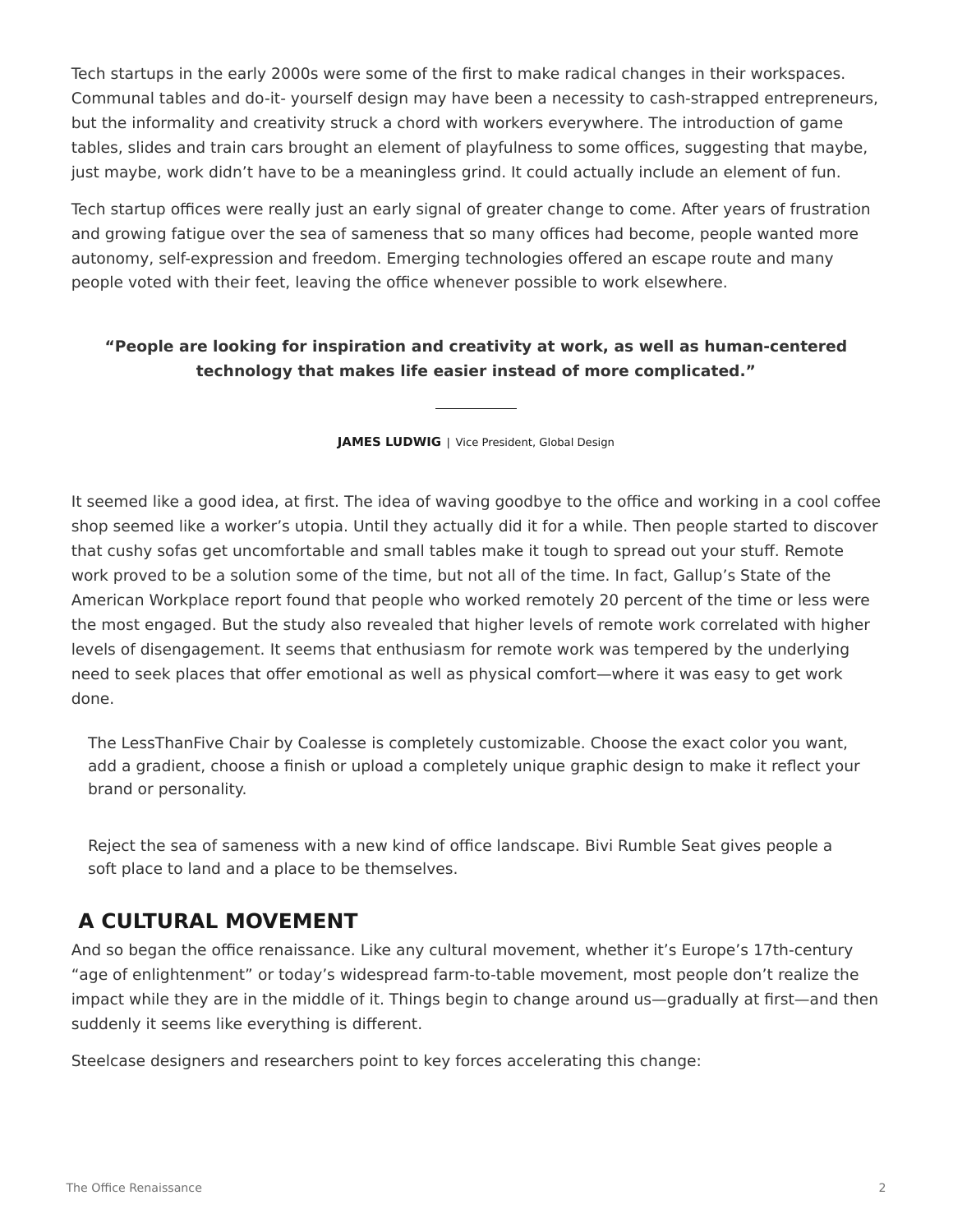- 1. **Where and How Work Happens Has Changed.** Rapid advances in technology allow people to work anywhere, anytime. It's clear that the old paradigm—one person working almost exclusively in one workspace—does not support the ways people are working today.
- 2. **The Shift to Creative Work.** New pressures to compete and grow businesses shifted organizational emphasis toward work that requires creativity and a new, team- based innovation process. "Breaking rules and breaking patterns is where new ideas come from," notes Bruce Smith, director, global design. Many workplaces don't make spaces for creative collaboration a priority.
- 3. **The War for Attracting and Retaining Talent.** Employees with coveted 21st-century job skills, those who can help organizations innovate and grow, are a limited commodity. They often choose organizations that offer the most meaningful work and the best working conditions, rejecting anything that makes them feel like a cog in the wheel of industry. This is true for attracting new employees as well as retaining existing ones.
- 4. **Employee Disengagement.** Over one-third of workers in 17 of the world's most important economies are disengaged, according to "[Engagement and the Global Workplace](http://hubs.ly/H02c2Tx0)," a study conducted by Steelcase and global research firm Ipsos. The study found that the most disengaged workers were also the most dissatisfied with their work environments, citing a lack of control over where and how they work. Workplaces with a strong focus on uniformity don't empower people. This creates a crisis for organizations that need to be agile and resilient.
- 5. **The Promise of Technology.** Consumer technologies are a game changer for the office. People are accustomed to technology that helps them drive better, manage their home appliances remotely, walk more, sit up straighter or connect more with their friends and family. Then they come to offices where technology largely exists on desktops or mobile devices, and no one has thought about embedding it in the physical environment to help make the work day better. But when it's thoughtfully integrated in the walls, floors and furniture, technology holds the promise to actually make the work experience more human centered (see [Driving the Wellbeing of People\)](https://www.steelcase.com/insights/articles/driving-the-wellbeing-of-people/).

### **The Anti-Corporate Backlash**

As all these forces converge, individuals and their organizations recognize that something fundamental has to change. "It's like an ecosystem. Organisms in ecosystems evolve because there's pressure on the status quo," says Ludwig. "And in the case of the office, there's an 'anti-corporate' backlash because the term 'corporate' implies that a space has been created for the benefit of the organization, not the person. It's putting pressure on the system to change. The design challenge is to meet business needs while we're serving the needs of human beings."

People often want a more comfortable, inviting place to work that offers different postures and a more relaxed environment where they can be themselves to work alone or meet with peers.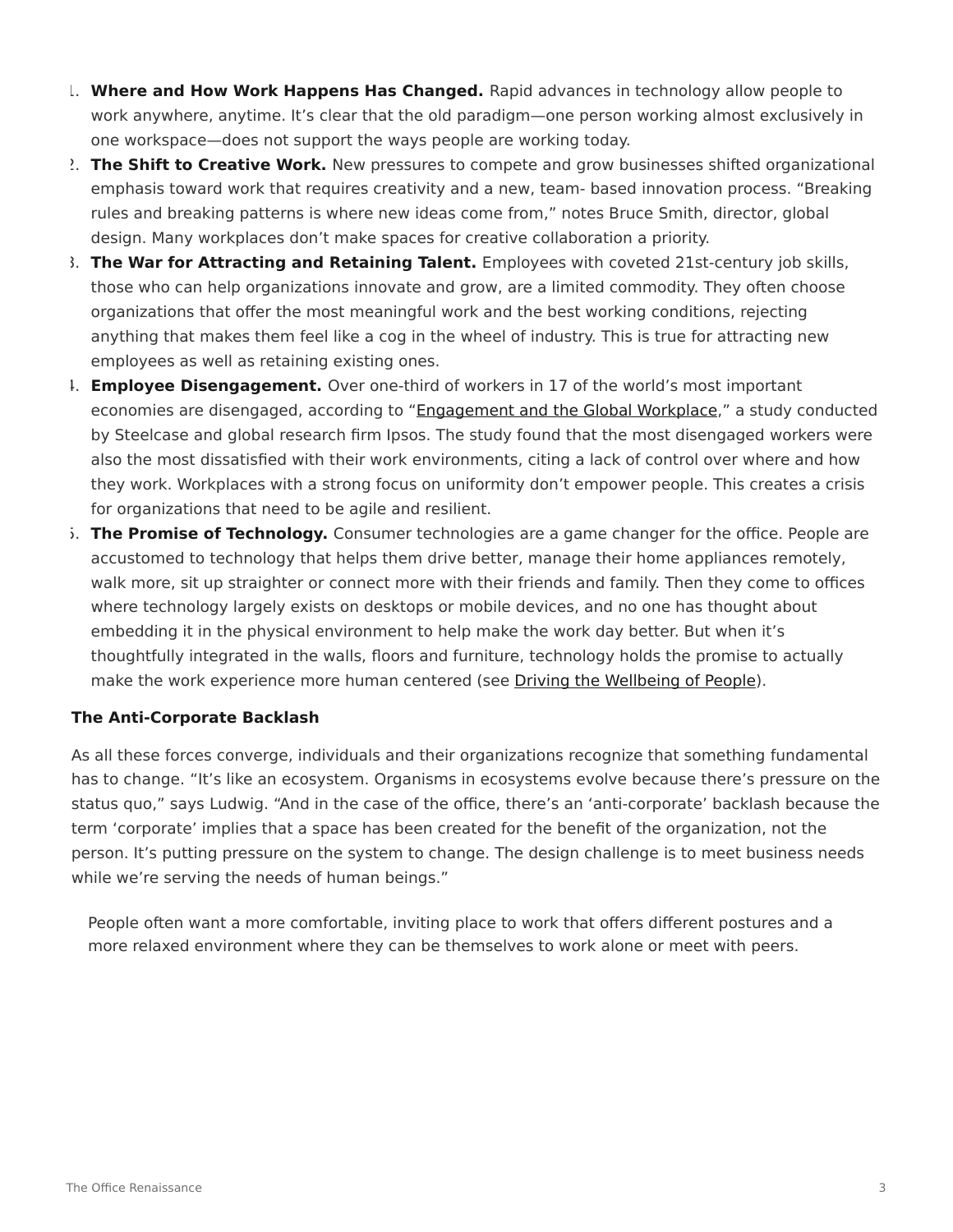# **AN EMOTIONAL CONNECTION**

To address the anti-corporate backlash, some organizations turn to residential furniture in an effort to create greater informality, emotional comfort and a one-of-a-kind look. Companies today, especially startups, "are looking for things to last as long as their leases, which are getting shorter," reports an American Society of Interior Designers newsletter. But there are pragmatic trade-offs in terms of sustainability: Products designed for lighter, residential use don't hold up to the demands of a workplace. And, with a shorter lifespan and less focus on recyclability, they might see a landfill sooner.

Taking their cues from startups, organizations are also exploring radical openness in a desire to reflect greater transparency. What gets overlooked, however, is the basic human need for solitude and privacy, which supports both emotional and cognitive wellbeing. "In an entirely open work environment I might have a sense of place but I lack privacy," notes Smith.

Participants in the study, ["Engagement and the Global Workplace,](http://hubs.ly/H02c2Tx0)" offered candid feedback about what needs to change in their workplaces, and the most common complaint was lack of privacy. "The noise level is distracting," one worker wrote. "It's very difficult to concentrate and to hear when on phone calls." Another worker wants "a more private space… to do my work without interfering with anyone else." Both introverts and extroverts are asking for an option to escape and concentrate.

### **"I don't think we'd want our living room in the workplace. I think what we want is something that's human and relevant that will spark creative ideas."**

**BRUCE SMITH** | Director, Global Design

The design team also notes that the desire for emotional comfort sometimes leads people to make choices that don't support their physical comfort or ability to perform. "I don't think we'd want our living room in the workplace," says Smith. "I think what we want is something that's human and relevant and that will spark creative ideas."

Like any complex issue, there is no single right answer for every person or organization. Cherie Johnson, global design director, counsels organizations to think about "purposeful placemaking." "You need to understand how and why people use a space, and then create spaces to reflect clarity, simplicity and purpose," she says.

Provide power to informal spaces where people often prefer to work and where power is usually lacking. Thread ultra thin power distribution lays underneath the carpet and seamlessly integrates into a space, providing power to furniture and devices, without impacting foot traffic.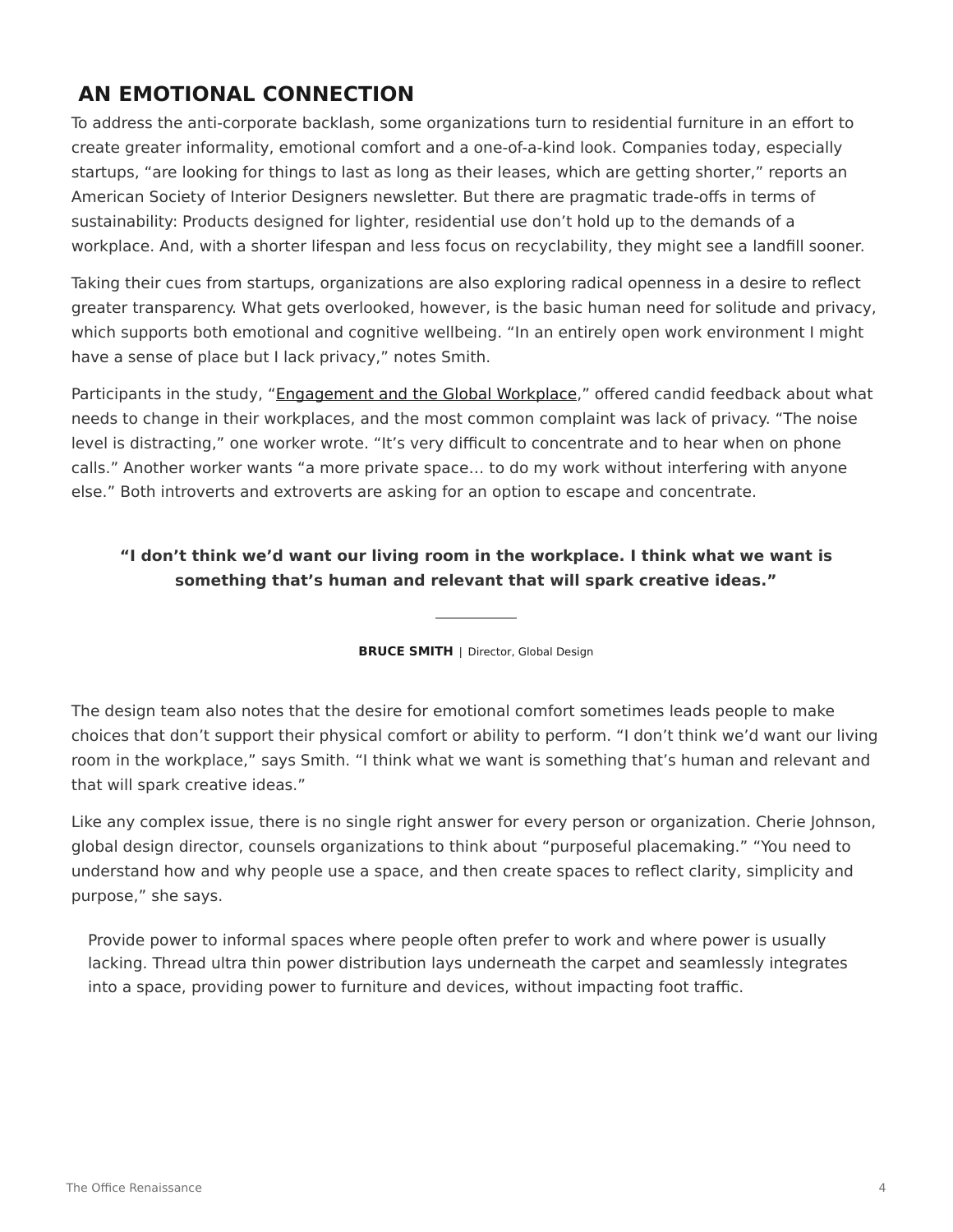## **BUT HOW DO WE GET THERE?**

The office renaissance recognizes the critical role human emotions play in the process of work. Traditionally work has been thought of as a mostly logical process; emotions could influence decisionmaking in potentially worrisome ways. New research, however, illuminates the connection between emotions and cognition, as well as physical wellbeing, and validates the role of emotions in achieving business success. Traditional workplace metrics, such as real estate costs or increasing productivity, are still important, but new insights from neuroscience are shedding light on what inspires people to achieve more.

# **DESIGNING FOR THE WELLBEING OF PEOPLE**

Steelcase researchers and designers have explored the underlying connections between people's emotional, cognitive and physical wellbeing. "Offices designed with old business metrics were all about efficiency, and the human being got lost in the process. It led to a lot of work environments that were cold and sterile and did not help achieve the business goals organizations were aiming for," notes Johnson. "Thinking about space through the lens of wellbeing takes a very holistic and humanistic approach."

# **ENGAGING PEOPLE'S EMOTIONS TO BOOST MOTIVATION AND ENGAGEMENT**

- Nurture a sense of belonging and foster strong connections between people.
- Thoughtfully blend spaces for socialization and collaboration with spaces for individual focus and rejuvenation.
- Provide for moments of respite throughout the day to help people cope with "fight or flight" stressors, which generate cortisol and other hormones that compromise body and mind.
- Help people see their relationship to the organization, which leads to a sense of purpose in their work.

## **"Thinking about space through the lens of wellbeing takes a very holistic and humanistic approach."**

**CHERIE JOHNSON** | Global Design Director

# **PRIMING THE BRAIN TO THINK BETTER**

- Support people's need for focus and rejuvenation so individuals and teams can concentrate easily, solve problems and generate new ideas.
- Promote social interactions that stimulate the brain and improve creativity.
- Provide easy ways to offload information so brains don't become overtaxed.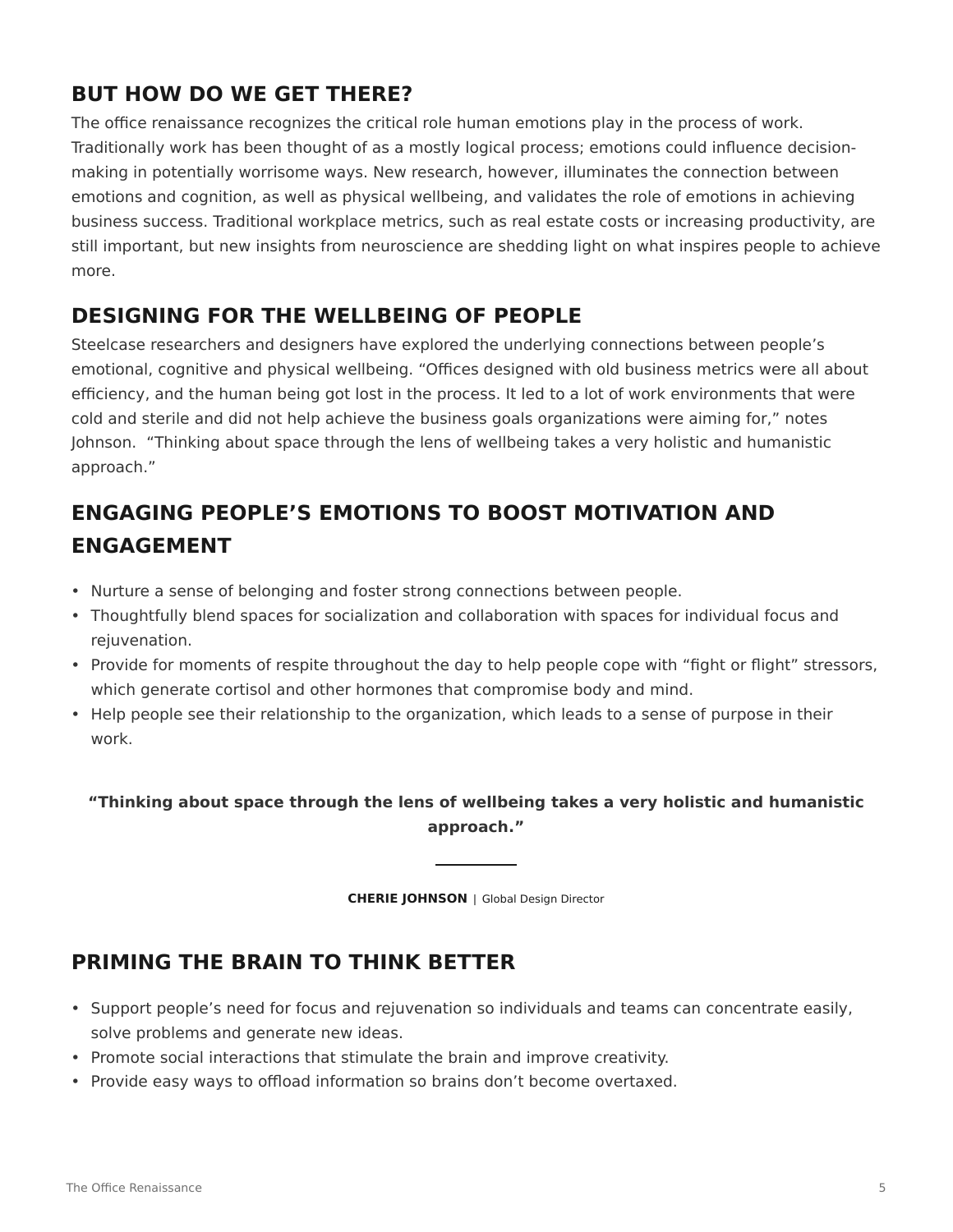- Reduce the threat of "group think" by supporting needs for privacy and solitude so people can absorb information, generate their own point of view and become better collaborators.
- Allow people to practice mindfulness and build their mental muscles to stay focused and present in the task at hand.
- Integrate sensors, large-scale computing technology and other devices to help make work easier.

## **ENHANCING VITALITY**

- Support frequent movement throughout the day for physical and mental vigor.
- Encourage a range of postures that help people stay comfortable and energized.
- Promote ergonomic and active sit- ting so people can move and shift postures to prevent stiffness and pain, especially if movement isn't inherent in their jobs.

Materiality like planked oak veneer and lux coating paint allow for personalization and create an authentic vibe.

The Steelcase Design Studio suggests six strategies that can help achieve the right balance when designing spaces that support the interconnectedness of emotional, cognitive and physical wellbeing:

- 1. **Democratize space** Similar to a healthy ecosystem in nature that is biodiverse, create a range of spaces that support different work modes so people can choose where to work, regardless of where they are in the organization's hierarchy.
- 2. **Affirm people's needs for privacy** Balance the desire for openness with the human need for solitude. Create spaces that sup- port focused work as well as rejuvenation.
- 3. **Promote personalization** Create spaces that feel bespoke to the organization and the individual. Prioritize self-expression and authenticity over perfection.
- 4. **Support multiple postures and movement** Incorporate spaces that allow people to work in whatever posture works for them—lounging, standing, perching, walking or sitting upright.
- 5. **Embed performance** The most inviting and inspiring spaces help people make meaningful progress on their work. Integrating [power distribution for technology](https://www.steelcase.com/research/articles/topics/technology/keeping-up-with-nec-changes-only-takes-a-thread/) makes it easier for people to collaborate, encourages movement and makes it easier to get into focus. Help people find available places to work and provide a feedback loop to the organization about space utilization (see [Driving](https://www.steelcase.com/insights/articles/driving-the-wellbeing-of-people/) [the Wellbeing of People\)](https://www.steelcase.com/insights/articles/driving-the-wellbeing-of-people/).
- 6. **Take cues from nature** More than just adding plants— which is important—seek variation over uniformity. Incorporate naturally complex materials and a plurality of shapes, forms, patterns and textures.

## **"You need to understand how and why people use a space, and then create spaces to reflect clarity, simplicity and purpose."**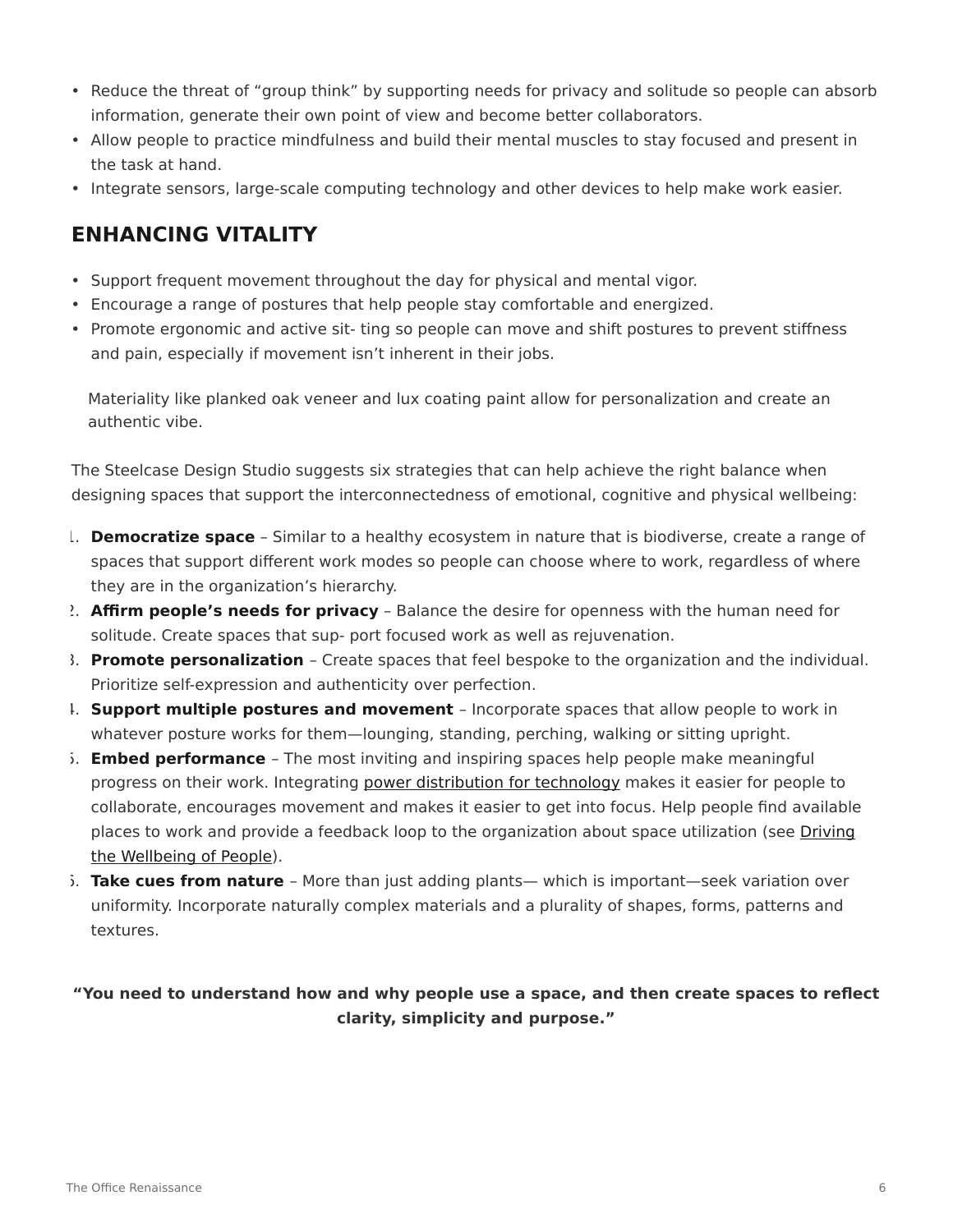## **SUBSTANCE OVER STATUS**

"The best environments are the ones that have a plurality of choice within a culture that empowers workers to make those choices. In a consumption-aware society as we are today, people prefer substance over status. Customization enriches choices, enables expression and engages customers as participants in the making process," explains John Hamilton, Coalesse design director.

The office renaissance, Ludwig notes, is about a lot more than fashion or superficial gestures. "People want an emotional connection, creative self-expression and authenticity," he says. "It's about a lot more than ping pong tables or some interesting chairs from the flea market. People want to feel a connection to the places where they work, where they can see themselves in the space, versus some- thing that feels imposed upon them."

While periods of cultural change can be difficult and stressful for everyone involved, the rebirth can open new possibilities for people to experience a greater sense of meaning at work, and open new opportunities for organizations to perform better than ever.

## **"People want to feel a connection to the places where they work, where they can see themselves in the space, versus something that feels imposed upon them."**

**JAMES LUDWIG** | Vice President, Global Design

Did the people who lived in Europe in the 17th century know they were in the throes of a renaissance? It's with hindsight that we see how that time period contributed to our idea of what it means to be human, with inherent beauty and joy and meaning. Similarly today, we can't fully foresee how this movement will redefine the ways people view their relation- ship with work and the workplace. Whether you call it a rebellion or renaissance, change in the workplace is happening and creating a place for humanity and emotions at work.

Personal details and thoughtfully placed accessories create spaces that feel branded and reflect people's values.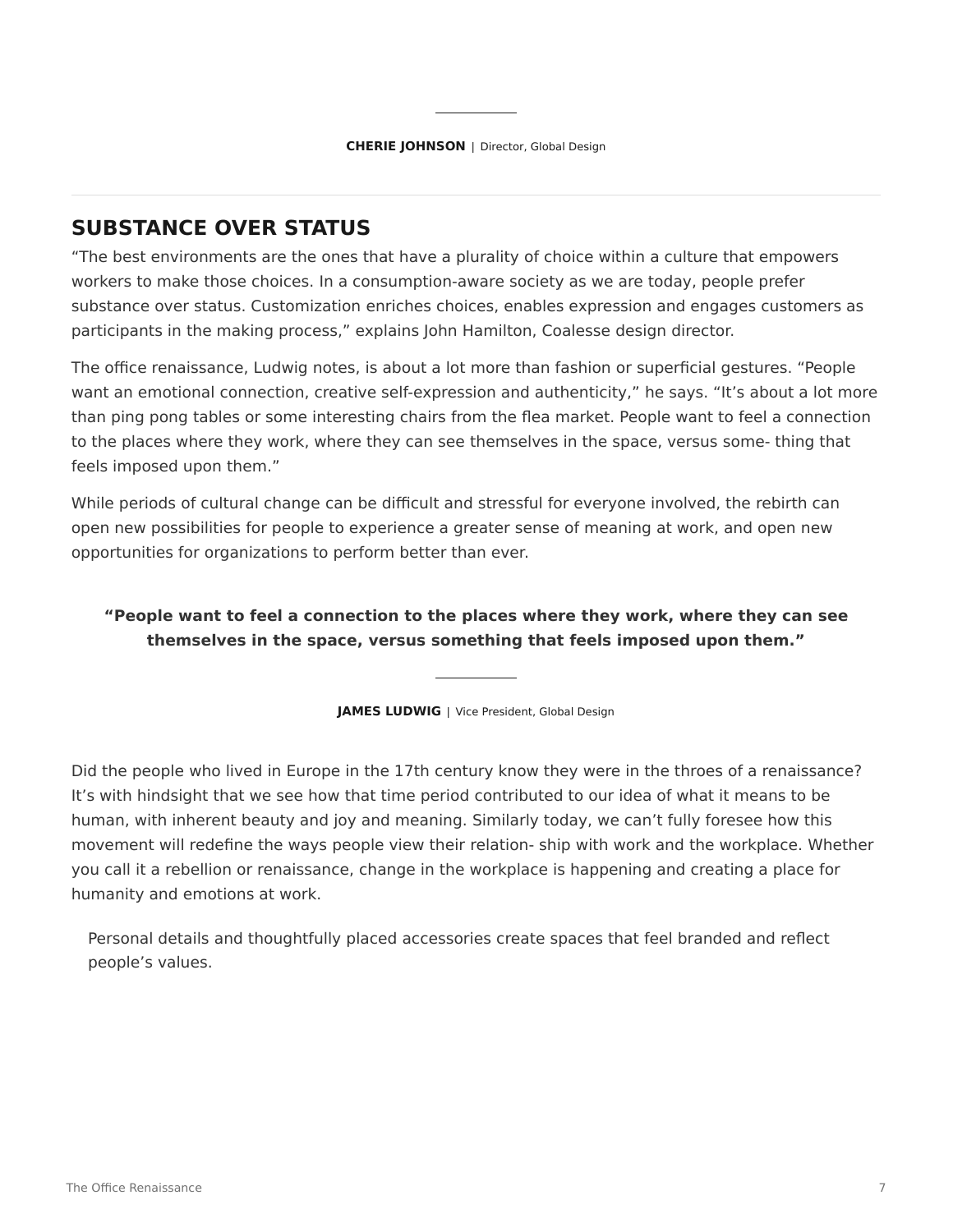## **HOW TO MAKE A CHANGE IN YOUR WORKPLACE**

The standardized approach to workplace design in use by many organizations today has created uninspiring spaces people are rejecting. This office rebellion is forcing organizations to rethink their workplaces and take a fundamentally different approach to workplace design.

The floor plans below demonstrate how you can take a traditional floor plan and migrate it to create a workplace that inspires and motivates people by addressing their emotional, cognitive and physical wellbeing.

### **Before**

Traditionally, offices were focused on uniformity and standards. The majority of the space was dedicated to individual workstations, separated into departments, where people spent the majority of their time working alone. A cafeteria provided a place to eat lunch and large meeting rooms were used mostly for informative collaboration.

### **After**

By reducing the number of dedicated individual workstations and creating an ecosystem of spaces, people now have the freedom to choose how and where to work.

The social hub, previously just a cafeteria, shifts from supporting just nourishment to now also becoming a place for workers to connect and collaborate.

A nomadic camp—purposely placed near the social hub—is added to support emerging mobile behaviors. The additional settings offer mobile workers a place to work alone or with others. Workers can see and be seen by coworkers, or choose a private setting for focused work.

A resident neighborhood includes spaces for managers in the open plan to pro- mote learning and quick problem solving.

The resource center offers workers a space to securely store coats and bags and access meeting tools.

The meeting commons grows to now offer a system of spaces that support generative, informative and evaluative collaboration.

## **Featured Products**

**[+About Steelcase](https://www.steelcase.com/discover/steelcase/our-company/)**